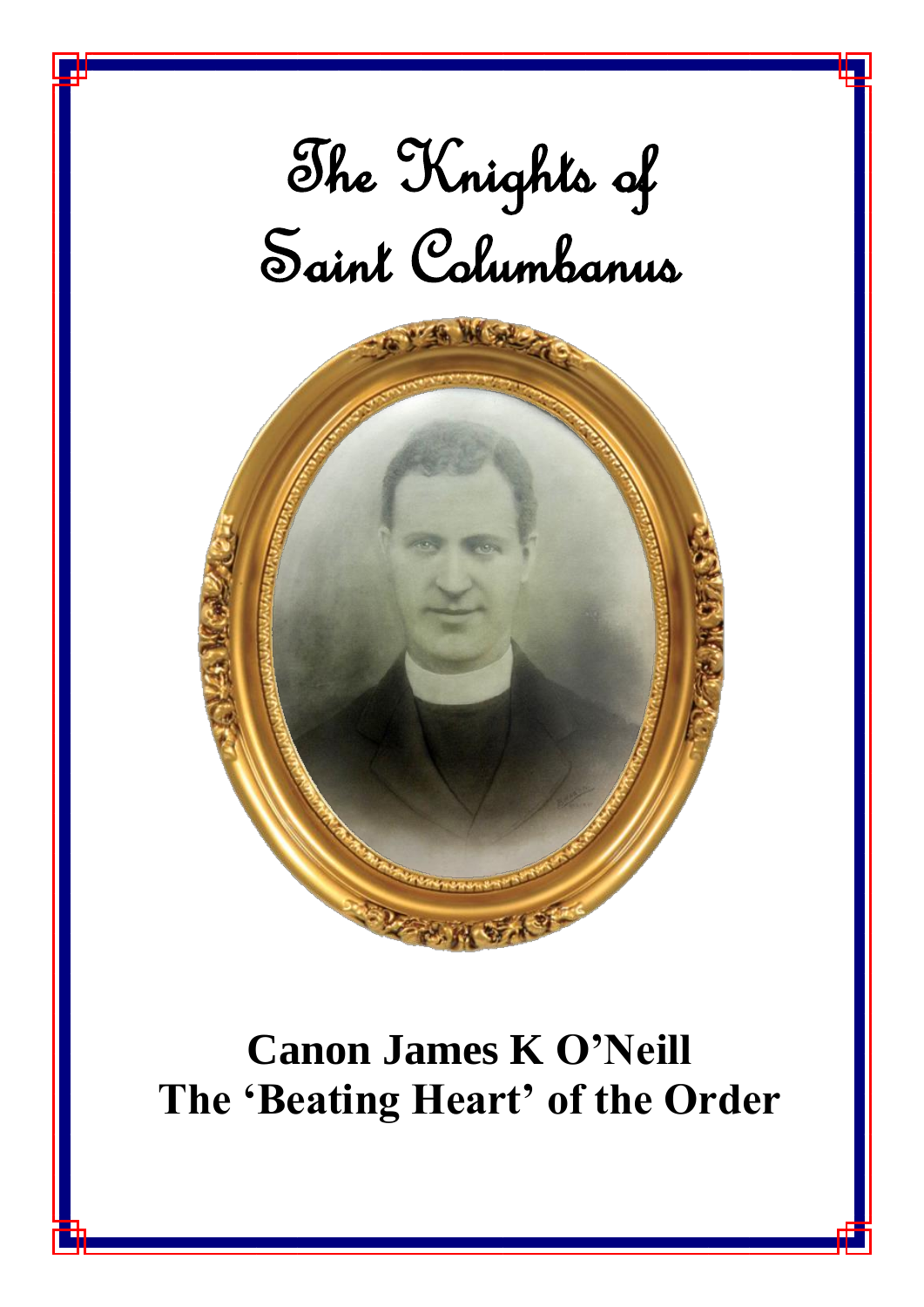**The Order of the Knights of St. Columbanus was set up by Canon James O'Neill in 1915 with the aim of bringing all Catholic men together in spiritual and intellectual harmony and to assist clergy in the promotion of intelligent communication among Christians**

**The four objectives of the Order are: -**

- **To promote by personal and group action the extension of practical Christianity in all aspects of life.**
- **To maintain a fraternal order of Catholic lay leadership.**
- **To honour the Faith.**
- **To prepare its members for the apostolate.**



**St. Columbanus, stained glass window, Bobbio Abbey crypt**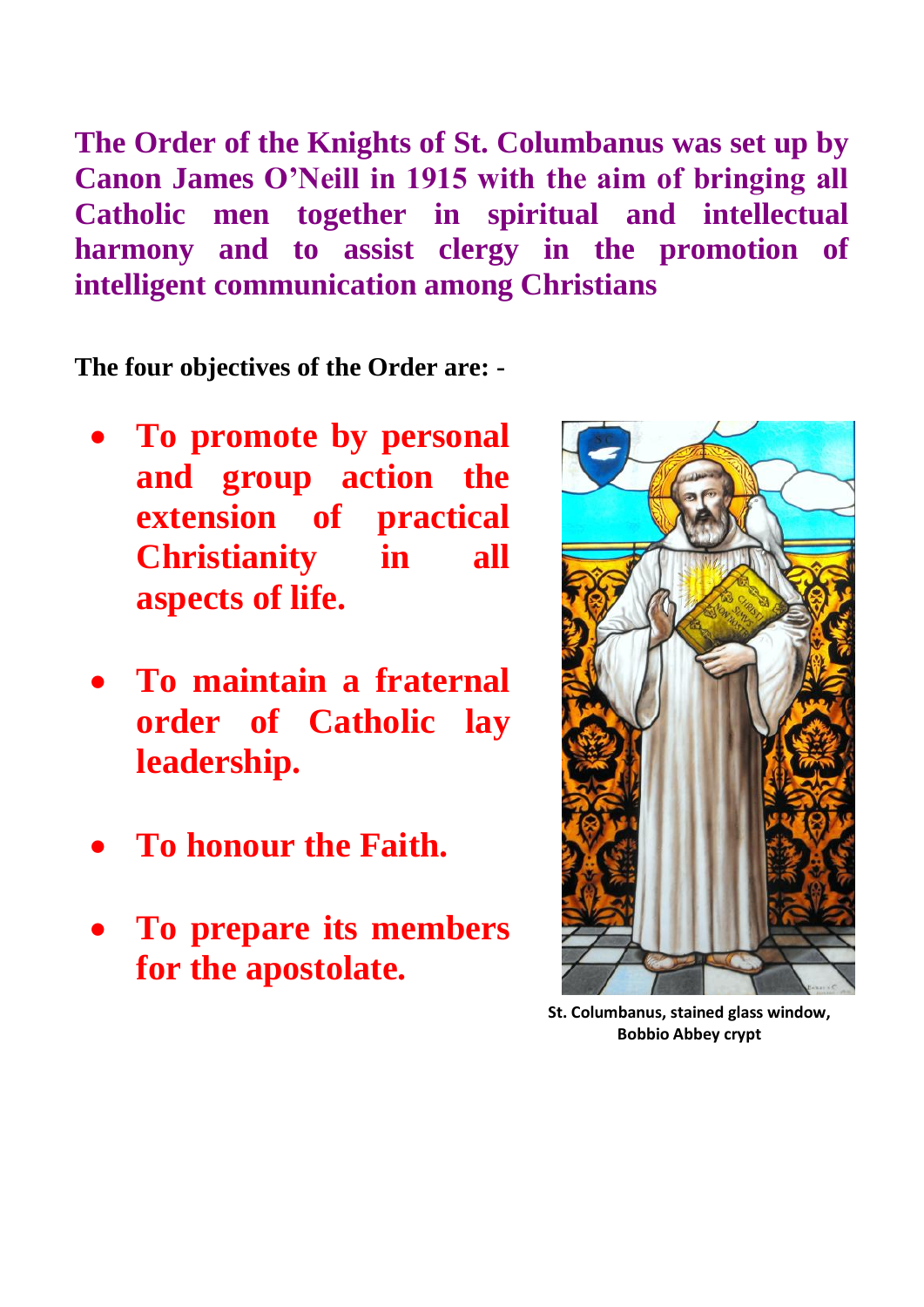# **Knights of St Columbanus Area 2 Mass Sacred Heart Parish, 24th January 2015 Homily by Fr Edward McGee**

I extend a warm welcome to all who gather here today in the parish of Sacred Heart, Belfast on this historic occasion, during the centenary year of the foundation of the Order of the Knights of St Columbanus, when we celebrate one of its founders, Canon James K (JK) O'Neill who served in this parish. In particular, I welcome the Bishop of Down and Connor, Bishop Noel Treanor. Your presence with us today recognises the contribution of the Order to the life of the local Church and illustrates the integration of the Order of the Knights of St Columbanus within the broader mission of the Diocese of Down and Connor. I also welcome today the Deputy Supreme Knight, Knights of Provincial Area 2 along with their family members, invited guests and the wider parish community of Sacred Heart.

It is most appropriate on this occasion to reflect on the life of Canon James O'Neill, the 'beating heart' of the Order, and explore what it was that motivated him to establish the Knights of St Columbanus.

#### **Canon James K (JK) O'Neill - The 'Beating Heart' of the Order**

Canon James K O'Neill was born in Ballypatrick near Ballycastle, Co Antrim, on 25<sup>th</sup> October 1857. Following his primary education at the Classical School, Downpatrick, the young James O'Neill entered St Malachys College, Belfast in February 1872 before commencing theological studies in St Patrick's College Maynooth in September 1875. Having finished his theological studies before the canonical age for ordination, he was sent to teach Classics in St Malachys College from June  $1879$  - July 1880. On  $6<sup>th</sup>$  May 1880 he was ordained in Randalstown Church by Bishop Dorrian, Bishop of Down and Connor. His first appointment as a priest was to his native Rathlin Island on  $1<sup>st</sup>$ August 1880 followed by a short curacy in Glenravel (August 1881 –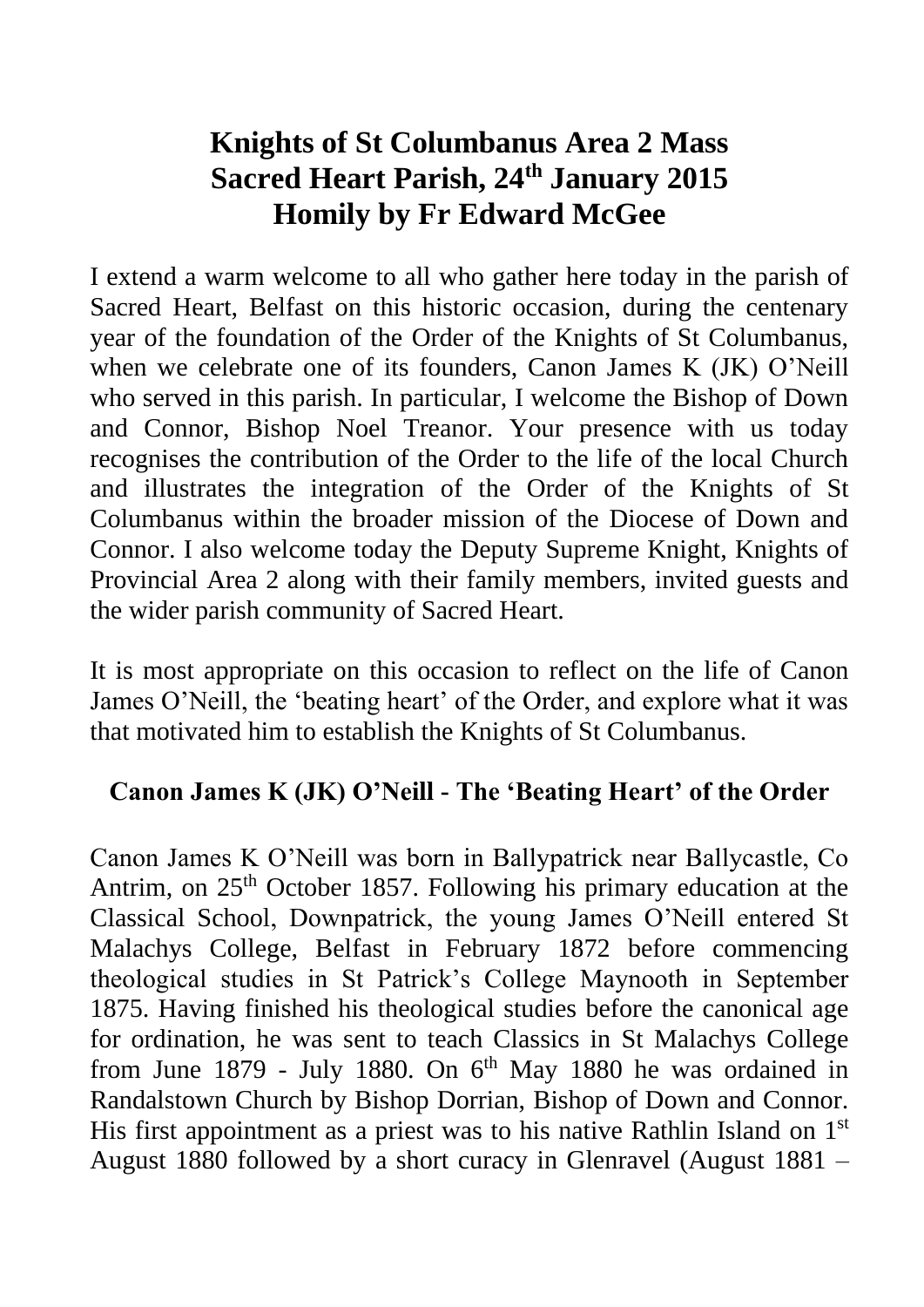November 1881). But his time in the Glens was to quickly come to an end.

In November 1881, Fr James O'Neill returned to Belfast as a curate in the parish of Derriaghy. Four years later, in July 1885, he became curate in St Patrick's parish, Donegal Street. On 1st June 1891, Fr James O'Neill ministered in the nearby St Joseph's Church, Sailor Town. These years as a curate were formative in the life of this young priest. His pastoral experiences of working in the industrialised city of Belfast and in the docklands would certainly have made him sensitive to the needs of the people at this time. Long and dangerous working conditions, little care for health and safety and a time of great austerity and deprivation within the family, the young curate would have been motivated by the pastoral needs of the people he served. Poor sanitation and health care, the lack of social welfare and poor education resulted in many families experiencing hardship. These were very difficult times and many turned to the Church for assistance and support. The young Fr James O'Neill was deeply moved by these experiences and they cultivated his pastoral charity as he reached out to those in need. In many respects, he was visionary and identified ways to restore the dignity of his parishioners.

On 1st June 1894, Fr James O'Neill left the city of Belfast having been appointed as a curate in the parish of Upper Mourne (Kilkeel). But before long, he returned to Belfast in St Mary's Parish, Chapel Lane. In January 1899, Fr O'Neill returned once again to St Patrick's Parish, this time as its Administrator. In August 1906, he was appointed as Parish Priest of Sacred Heart, Belfast where he remained until his death on Sunday 19<sup>th</sup> March 1922, dying within the Sacred Heart Presbytery shortly after returning home from a sick call. He is buried in the parish cemetery in Ballyvoy, Culfeightrin where the Order annually celebrates Founders Day.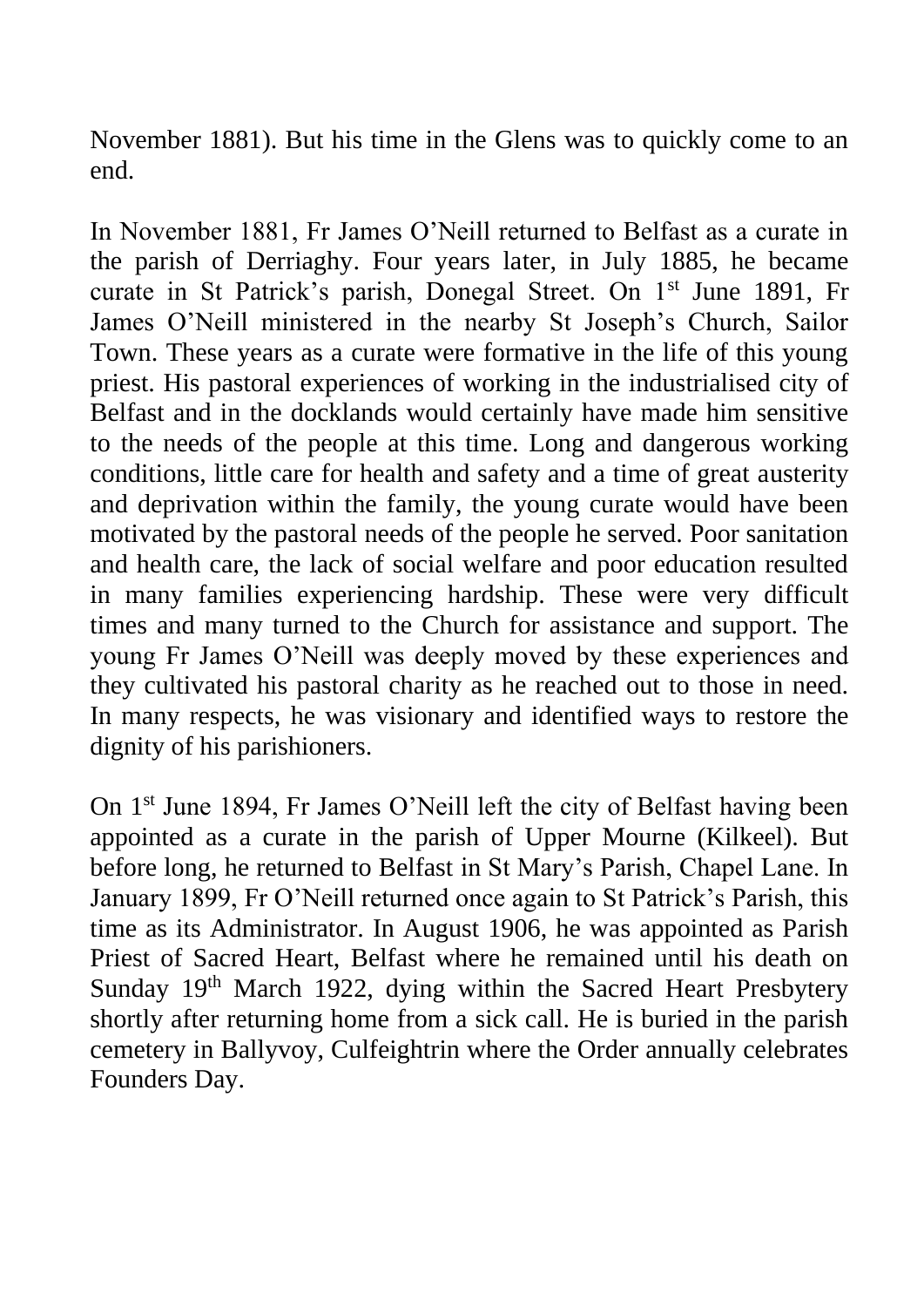While this short biography provides some insight into the life and ministry of Canon James O'Neill, it is clear that this visionary was not only motivated by pastoral care but also by his awareness of developments in the Church across Europe and through his study. While responding to the presenting needs of his parishioners, he not myopic but saw beyond to developments across Europe. A cursory analysis of papal encyclicals demonstrates that the young priest was very aware of the social teaching of the Church and how this could be applied to his life and ministry.

It is worthwhile examining some of these significant theological influences upon his life.

In 1891, Pope Leo XIII issued *Rerum Novarum*; what many consider to be the 'Magna Carta' of Catholic Social Teaching. For the first time in history, the Church challenged society to explore themes such as the dignity of the worker, the importance of family life, safe and appropriate working conditions and the need for social welfare. While we today recognise these concepts as the familiar bedrock of modern society and business, in a time of industrialisation, the Church's teaching was nothing less than revolutionary. This encyclical *Rerum Novarum* would have inspired the young curate Fr James O'Neill as he worked among the families in the docklands of St Joseph's, Belfast. This encyclical was more than just another papal statement. It became the framework for his whole pastoral ministry. Very quickly, Fr James O'Neill recognised that he could find ways to address these social issues and inspire others through a study of this revolutionary social teaching. With the support of Bishop John Tohill, he circulated copies of Pope Pius X's *Fundamental Regulations of the Lay Apostolate* for private study.

While Leo XIII's Rerum Novarum laid the foundations for his pastoral ministry, Fr James O'Neill was even more significantly influenced by Pope Pius X who continued this social doctrine of the Church. Pius X's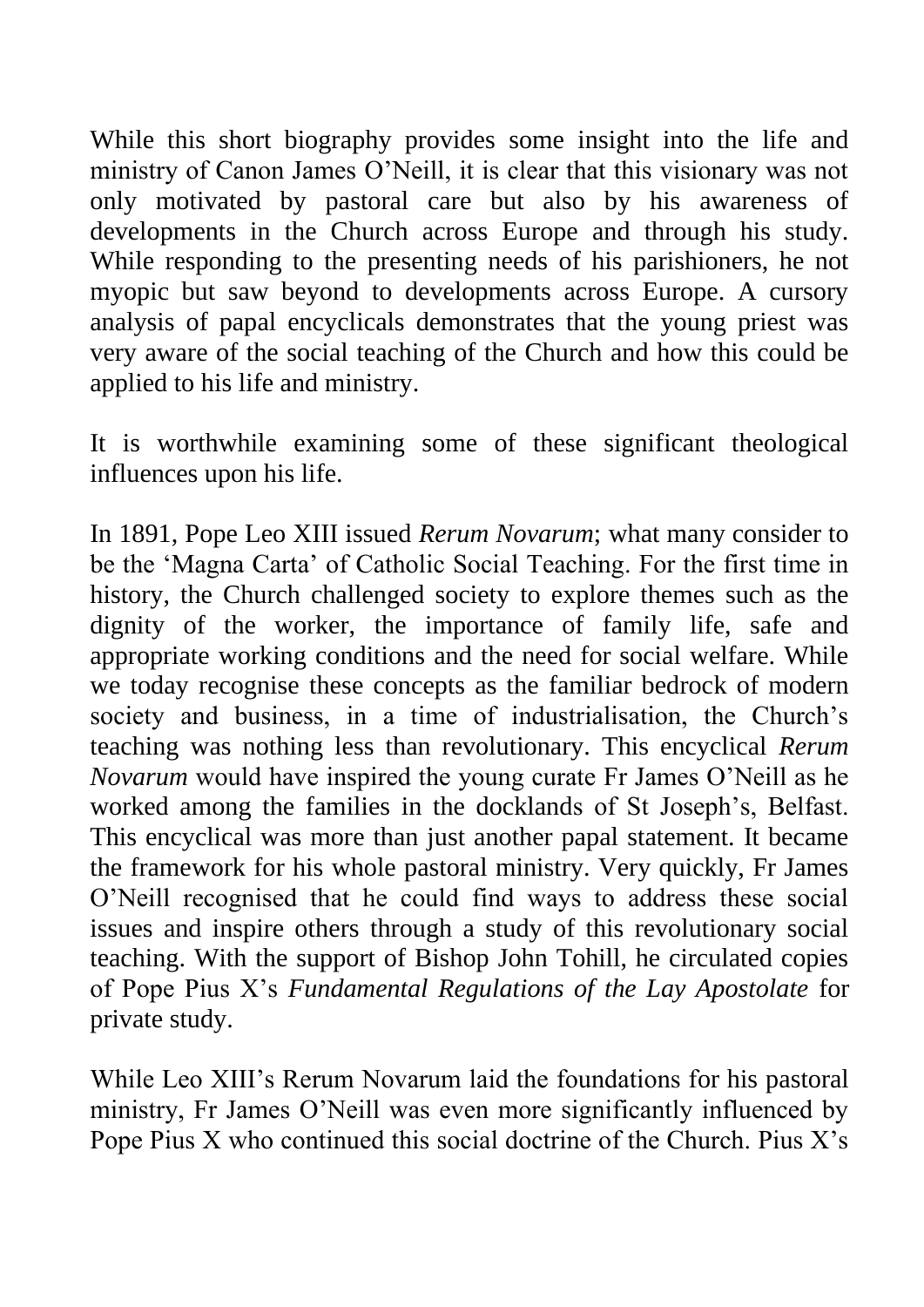first encyclical entitled *E Supremi* sought the 'restoration of all things in Christ' (Eph. 1:10) so that 'Christ may be all and in all' (Col. 3:2). It is notable that the theme of this encyclical later became the motto of the Order of the Knights of St Columbanus.

*Il Fermo Proposito*, issued in 1905, examined the emergent 'Catholic Action' groups in Italy. In particular, this encyclical examined the many groups of lay Catholics in Italy who attempted to encourage a Catholic influence upon society, to bring the good news of salvation to the world of their everyday lives. These non-political lay groups were influential in countries such as Spain, Italy, France, Bavaria and Belgium. Undoubtedly, this encyclical would have inspired the newly appointed Administrator of St Patrick's Parish, Belfast to recognise the need for and significant contribution of lay apostolates within the wider mission of the Church, especially in a world where there was an emergent divide between Church and State.

The encyclical *Pascendi Dominici Gregis* issued by Pope Pius X in 1907 detailed the doctrines of the 'modernists'. In a time of great industrialisation and the increasingly threat of World War, many began to question traditional certainties. In contrast, this encyclical emphasised the importance of faith in Christ as a sure foundation in times of great uncertainty.

Finally, Pope Pius X issued in 1912 the encyclical *Singulari Quadam* concerning the German Labour Organisations. This text supported these associations as a means to achieving good working conditions and social welfare. It cautioned that alongside the material concerns, people should also focus on the spiritual welfare of individuals. It also encouraged people to consider the welfare of all persons, not only Catholics. Following the Death of Canon O'Neill in 1922, 'Catholic Action' and the 'Young Christian Workers Movement' continued to grow in France and throughout Europe.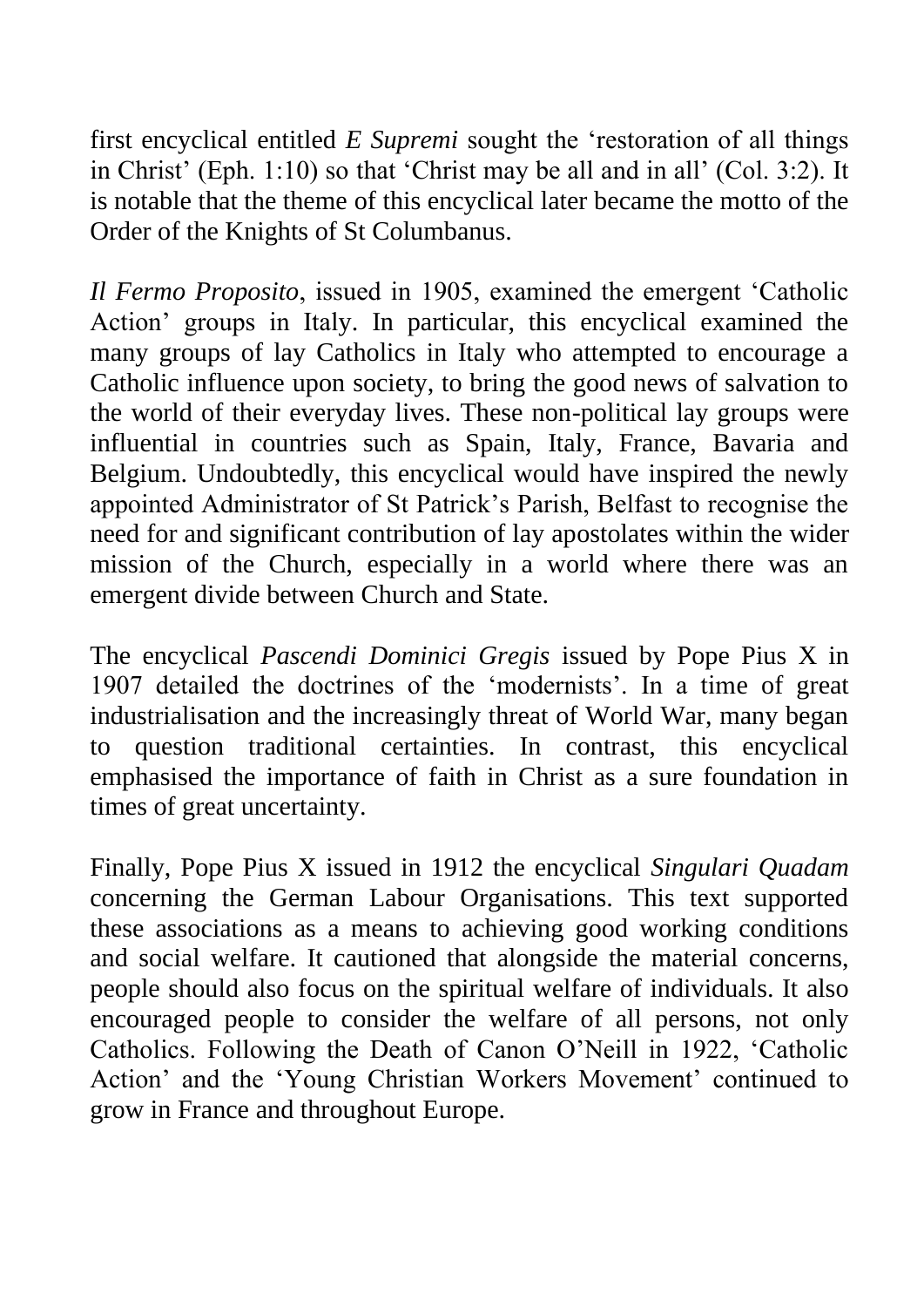This cursory analysis of papal teaching which emerged during the life of Canon James O'Neill illustrates clearly how he had a keen knowledge of these broader issues in the life of the Church and the vision to try to implement similar ideas in meeting the needs of the people he was called to serve.

Canon James O'Neill, a gifted charismatic individual, motivated by a pastoral heart and inspired by Catholic Social Teaching instituted many diocesan initiatives:

- ➢Conscious of the need for education, he was instrumental in the purchase of 'Trench House', which in conjunction with St Mary's University College, provided teacher training for primary and secondary schools across Northern Ireland.
- ➢To address the fiscal challenges faced by families, he established 'St Anthony's Bread for the Poor' and founded the 'Penny Bank' in St Patrick's Parish, a forerunner of the current Credit Union system.
- $\triangleright$  In the pursuit of better working conditions for mothers and children, he founded a Crèche for the children of working mothers under the care of the Bon Secours sisters.
- ➢To encourage the spread of Catholic literature and intellectual development of the faith, he was responsible for the establishment of the Catholic Truth Society.
- $\triangleright$  In his capacity as Spiritual Director for SVP, he identified the need for the advancement of the lay apostolate which eventually grew into the foundation of the Order of the Knights of St Columbanus in 1915.
- ➢He was a founder member of An Colaiste Chomhghaill where 'though not a fluent speaker of Irish himself, Canon O'Neill was an ardent supporter of the Irish language movement'.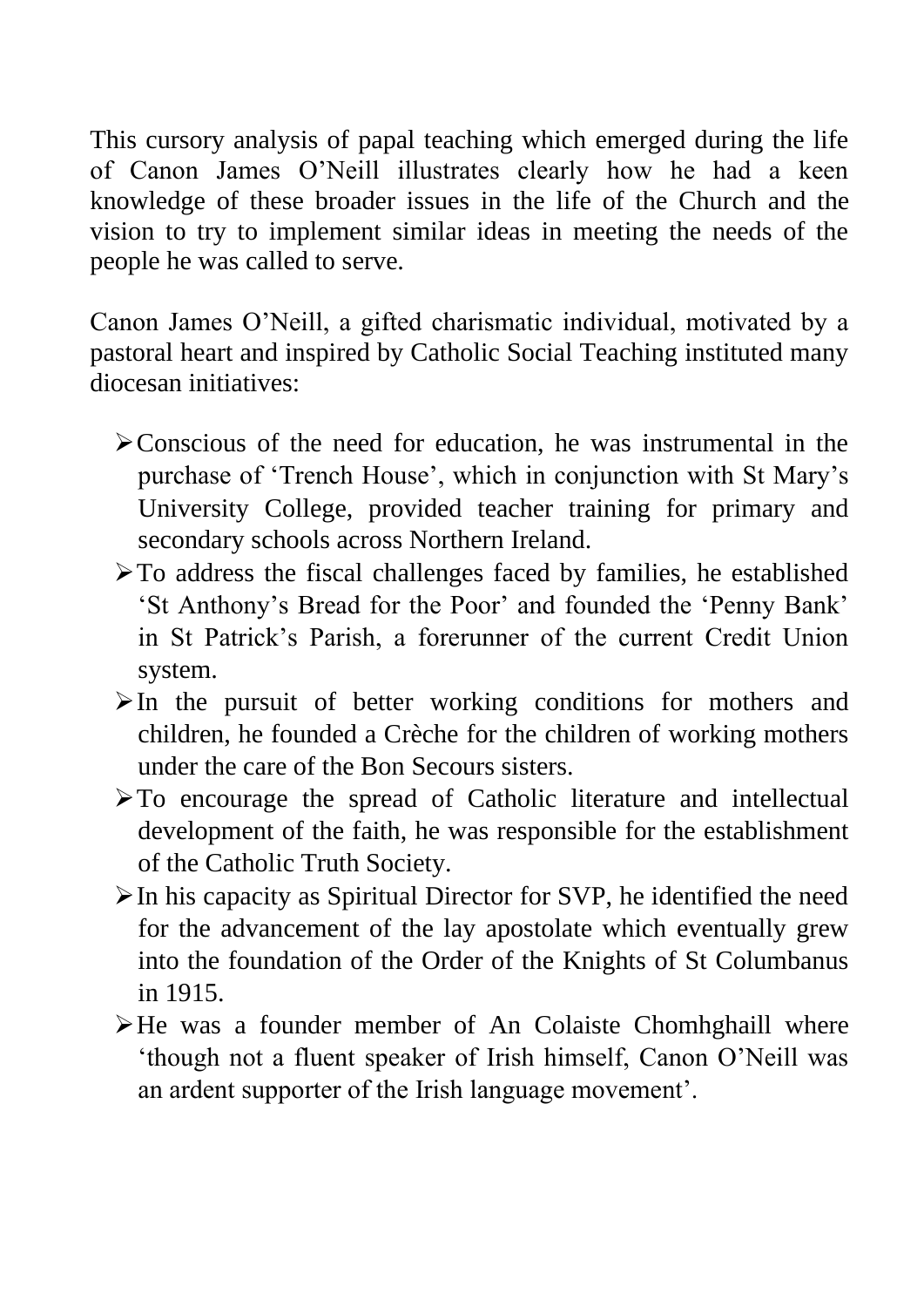In summary, Canon James O'Neill had a tremendous capacity and gift to be able to discern the needs of the Church in his day, which he discerned through his pastoral engagement with the people he served, his nurturing of faith through prayer and study, and his ability to empower others to meet these discerned needs of the local church.

# **The Order of the Knights of St Columbanus**

Having briefly examined the life and ministry of Canon James O'Neill, we can recognise why the Order of the Knights of St Columbanus is relevant to our present society and how it can continue to contribute to the mission of the Church.

The Order seeks to 'bring all Catholic men together in spiritual and intellectual harmony and to assist clergy in the promotion of intelligent communication among Christians'. This mission statement brings together the pastoral charity that motivated Canon O'Neill along with a determined study of the social teaching of the Church responding to the needs of the local Church.

The Order has four declared aims:

- (i) To honour the faith.
- (ii) To promote by personal and group action the extension of practical Christianity in all phases of life.
- (iii) To maintain a fraternal Order of Catholic lay leadership.
- (iv) To prepare its members for the lay apostolate.

In many ways, the Order is the living embodiment of *Rerum Novarum* and the lay apostolate advocated by Pope Pius X. We could well ask ourselves what we could learn from recent Church teaching as we continue in this mission of responding to the needs of the local Church.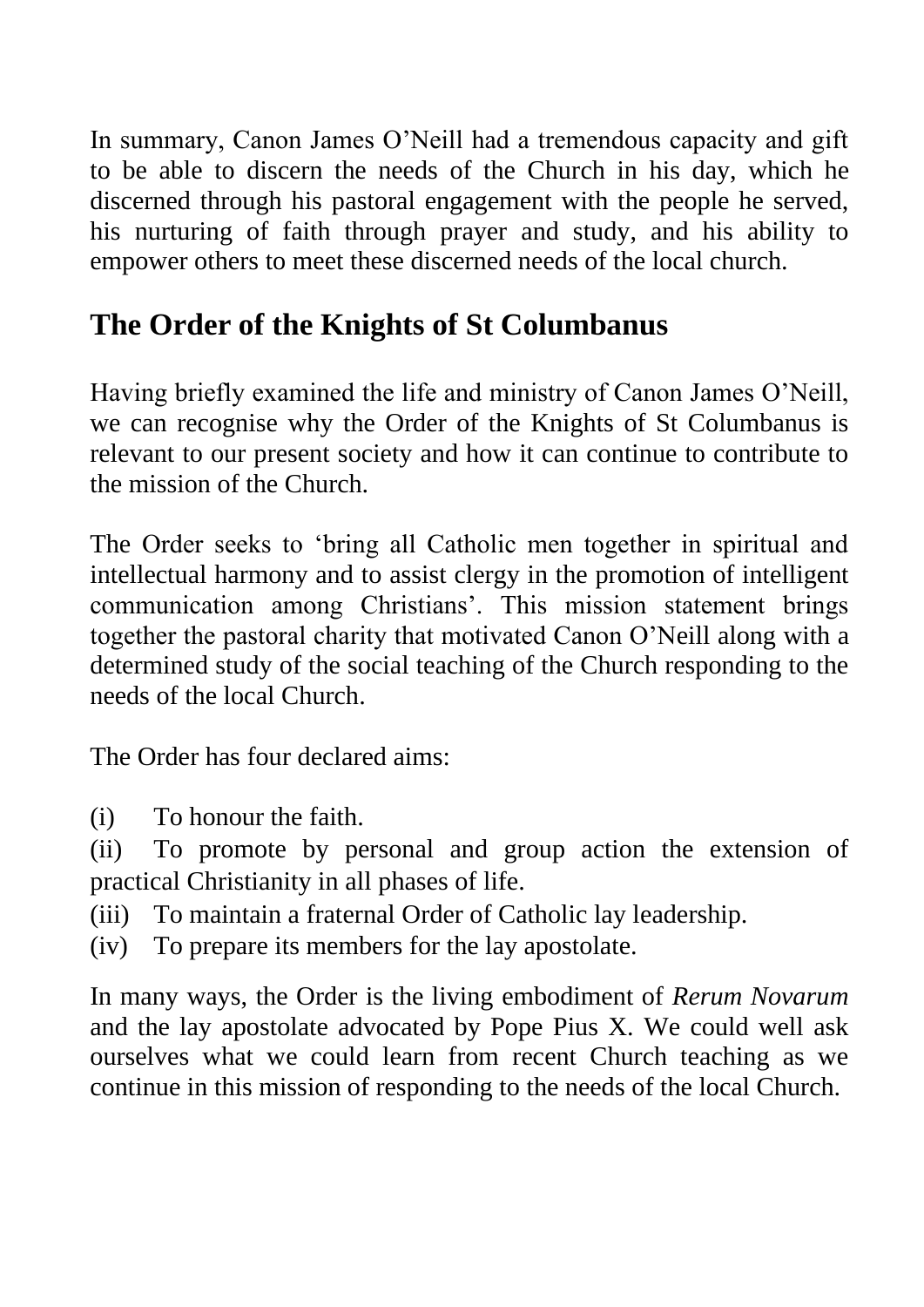If I may take one such example.

The Post-Synodal Apostolic Exhortation *Christifideles Laici*, issued in 1988 by Pope John Paul II, once again takes up the theme of the lay apostolate and the role of the laity. It desires "the *lay faithful's hearkening to the call of Christ the Lord to work in his vineyard,* to take an active, conscientious and responsible part in the mission of the Church *in this great moment in history*.*"*(CL3)

*Christifideles Laici* goes on to affirm that the "Holy Spirit, while bestowing diverse ministries in Church communion, enriches it still further with particular gifts or promptings of grace, called *charisms.*  These can take a great variety of forms, both as a manifestation of the absolute freedom of the Spirit who abundantly supplies them, and as a response to the varied needs of the Church in history. Whether they be exceptional and great or simple and ordinary, the charisms are *graces of the Holy Spirit that have,* directly or indirectly, *a usefulness for the ecclesial community,* ordered as they are to the building up of the Church, to the well-being of humanity and to the needs of the world." (CL24)

Consequently, one of the tasks of our time is to discern the charisms of the Order. Indeed, there is a symbiotic relationship between such charisms within the Order (gifts in service of the local community) and the needs of the local Church. They feed off each other. On one hand, individuals need to be empowered to use their gifts in service. On the other hand, we need to discern how these gifts can build up the Church, to the well-being of humanity and to the needs of the world. On one hand, the Church discerns the needs and on the other the spirit provides for these needs through the enabled charisms. Just as Canon James O'Neill discerned the needs of the people he was called to serve and explored ways to empower others, similarly the Order today is called to examine the needs of our present Church and society and find ways to address these needs empowering others to employ their gifts in the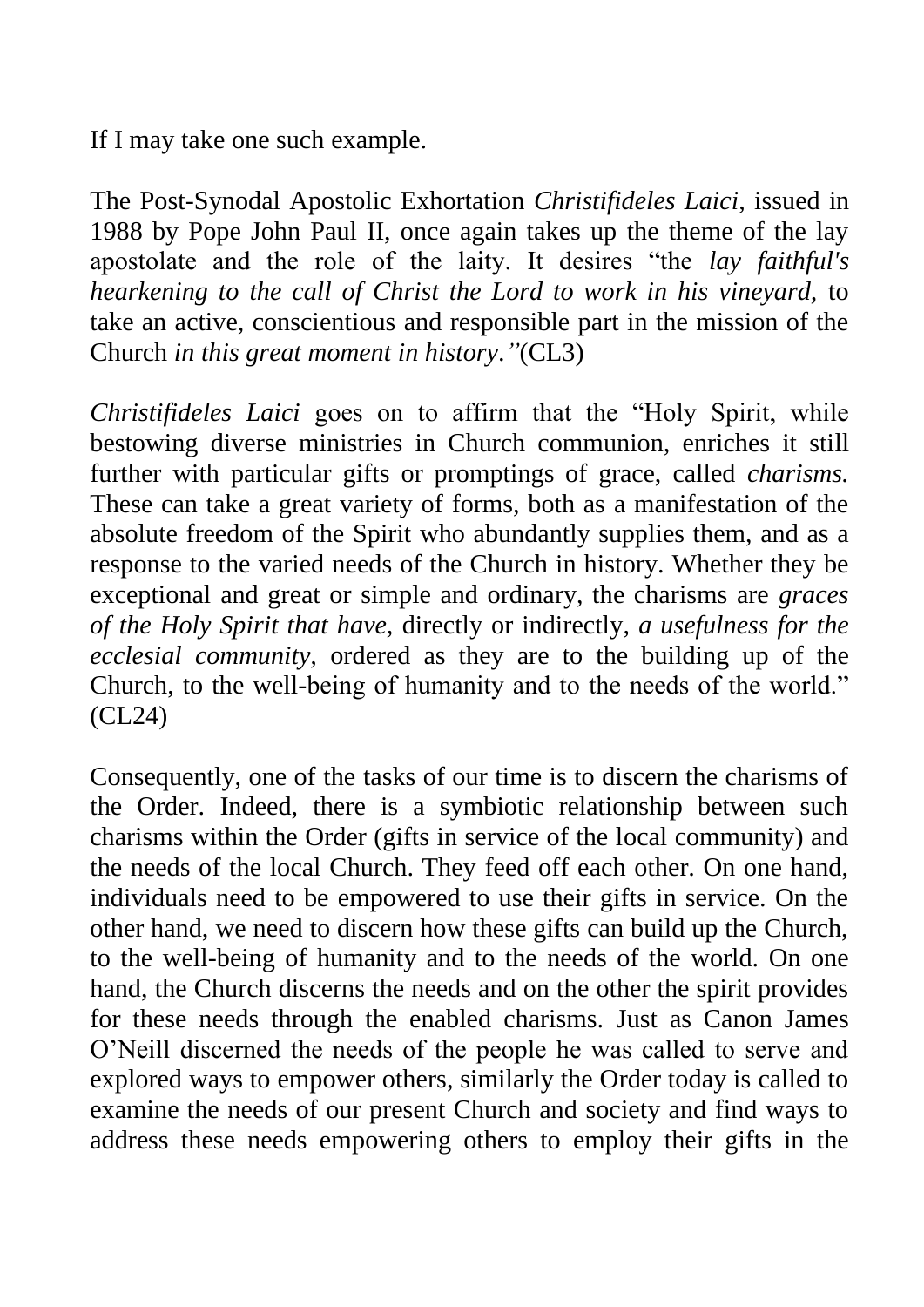service of the local community. This is the true legacy of Canon O'Neill and this is why the Order continues to be relevant for our modern society. While the issues of industrialisation, education, health, worker conditions and social welfare resonated particularly in the time of Canon O'Neill, there are indeed new challenges that we must face. In this centenary year of the foundation of the Order of the Knights of St Columbanus, inspired by the life and ministry of Canon James O'Neill, we ask God's blessing upon us all as we take up with renewed vision the mission to restore all things in Christ and to bring the good

*(This homily has been reprinted with the kind permission of Fr. Edward. McGee, Area 2 Chaplin.)*

news of salvation into the world of our everyday lives.

### **The Icon of St. Columbanus**

This holy icon was written to commemorate the 1400th anniversary of the death of Saint Columbanus on November 21st in the year 615 AD, and also to celebrate the Centenary of the formation of The Order of the Knights of Saint Columbanus in June1915 by Canon James O'Neill.

The icon depicts the Saint as an elderly man holding the book of the Gospels reverently with his left hand and arm covered by his robes and stole, the Saint being both abbot and priest. His right hand is raised in blessing, his fingers forming the letters IC XC, the Greek abbreviated form of the Holy Name Jesus Christ. The Saint is therefore blessing in and with the name of Jesus. The Gospel book is heavily adorned with jewels and pearls, not to suggest earthly wealth, but to symbolise the precious nature of the contents of the book. In a similar manner, the jewels on the sleeve and collar of his robe suggest not earthly riches, but spiritual wealth. The icon portrays the Saint at the end of his journey, which began when he received permission from his abbot at Bangor Abbey in County Down to travel with twelve companions (reflecting Christ and His apostles) to Europe which had fallen into the Dark Ages with the decline of the Roman Empire.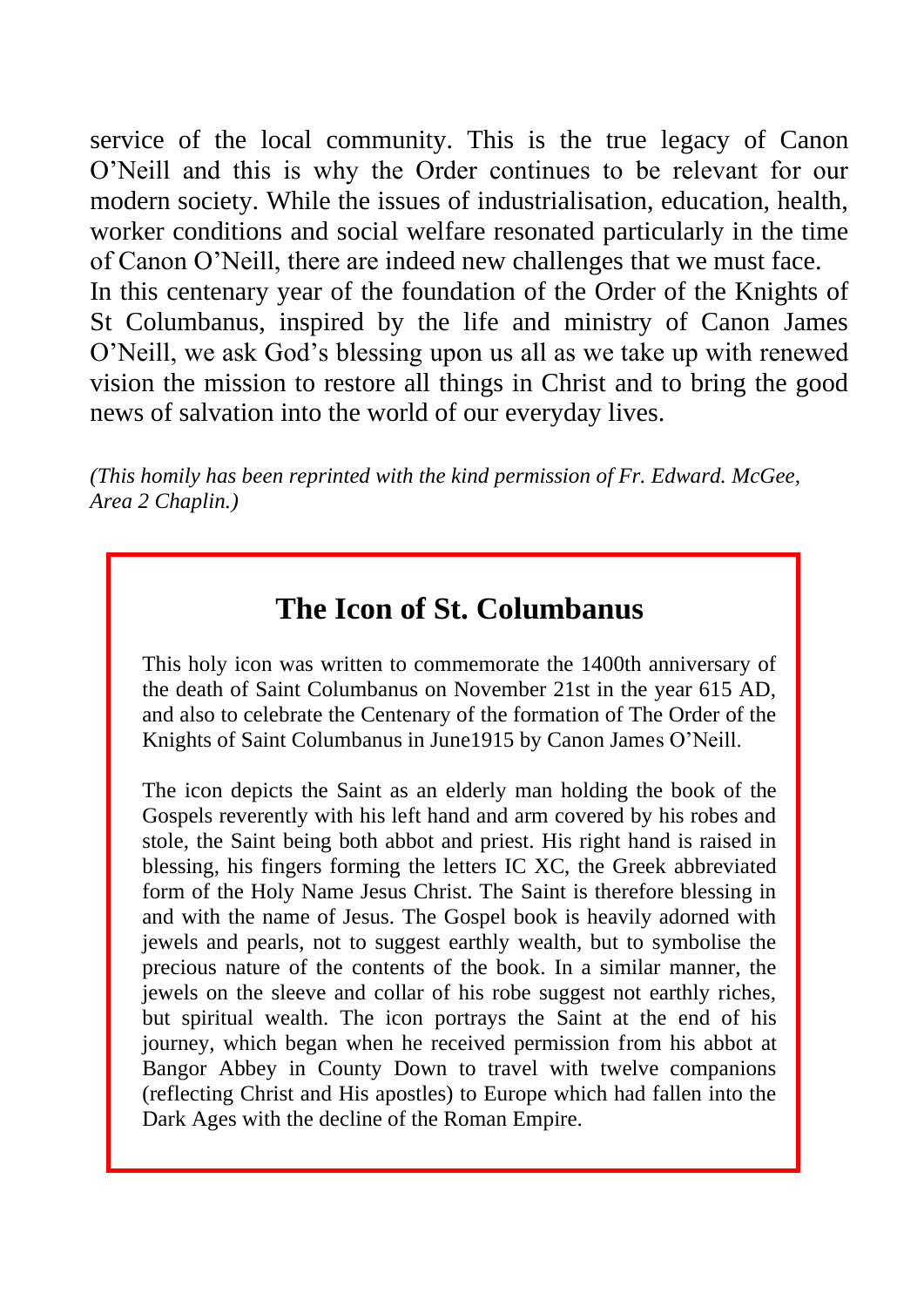

This icon was written by Brother Philip Brennan, of CK29, on the occasion of the Centenary of the foundation of the Order of the Knights of St. Columbanus